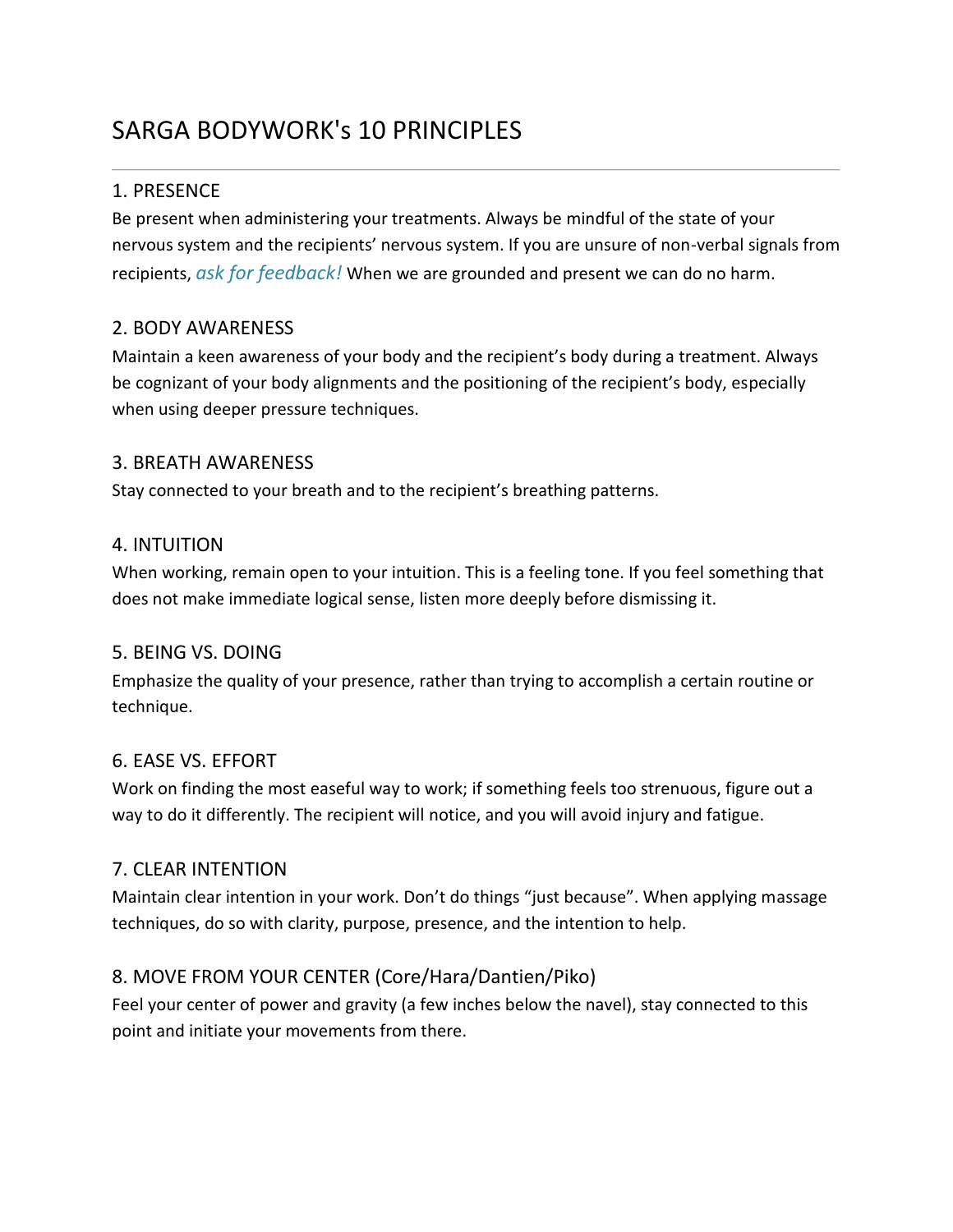#### 9. USE BODY WEIGHT & GRAVITY

Let bodyweight and gravity work for you. Allow these forces to transfer through your body to your feet.

#### 10. USE TENSEGRITY

Feel the direct relationship between the pulling motion of your upper body on the Sarga Strap and the pushing motion of your feet on the recipient's body. Feel and use these forces of tensegrity (integrity of tension) being directly translated into your techniques.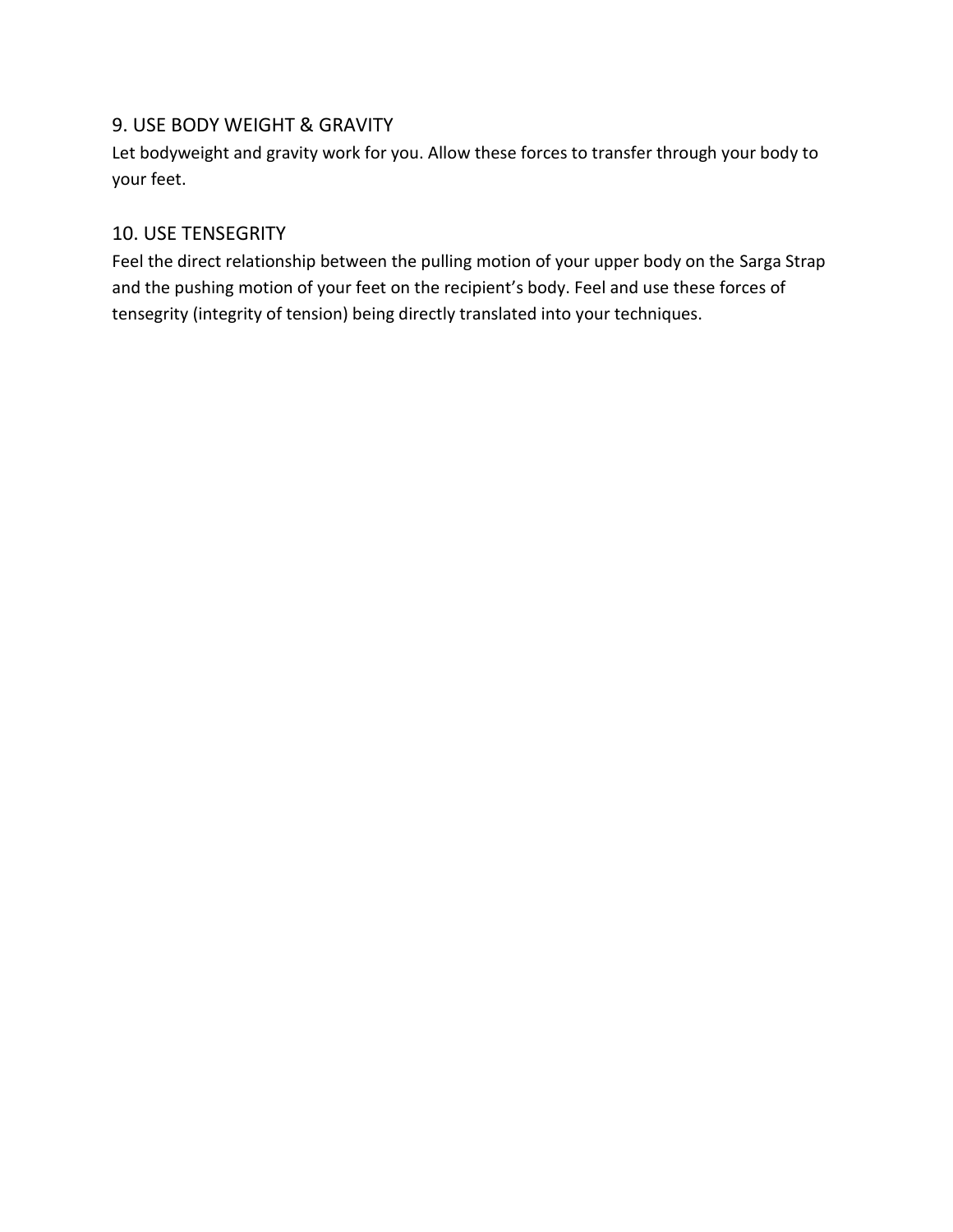# SARGA BODYWORK TERMINOLOGY

#### 1. TENSEGRITY

A concept coined by the architect Buckminster Fuller, referring to the pattern that results when "push" and "pull" have a synergistic relationship. This basic dialogue of polarity is at the foundation of Sarga Bodywork ideology and methodology.

## 2. FASCIA

Fascia is the connective tissue that forms a whole-body, continuous, 3-D matrix of structural support and wraps around every single cell, connecting cells to organs, organs to organ systems, and interpenetrates every structure in the entire body.

#### 3. MYOFASCIAL TECHNIQUE

The prefix *"myo"* refers to muscle tissue. We define *myofacial technique* here as manual therapy characterized by sustained, oblique, and high-friction contact with the aim of stimulating a stretch response in the fascia associated with muscle (myo) tissue (think shearforce). *Myofascial massage* can help to treat muscle pain, inflammation and restriction, by relaxing contracted muscles, stimulating length and hydration in the tissue, and improving blood and lymphatic circulation.

#### 4. BODYWORK VS. MASSAGE

Referencing Mosby's Dictionary of Complementary and Alternative Medicine: Massage is the application of diverse manual techniques of touch and stroking to muscles and soft tissue to achieve relaxation and improve recipients' well-being. Bodywork applies therapeutic touch paradigms with the aim of restoring health and balance to the entire person by working through the body. In other words, the body is viewed as a doorway to access the holism of sustainable and integrative health.

#### 5. THE SARGA STRAP, or simply "The Sarga"

A piece of fabric fastened to a massage table that Sarga practitioners hold for balance and support. Selected for its lightweight strength and perfect amount of stretch, [The Sarga Strap](http://www.sargabodywork.com/store/p3/The_Sarga_Strap%2A.html) is cut to dimension with enough length to accommodate practitioner's varying heights and tensional preferences. For use with the Sarga Attachment or the Sarga Floor-Loops.

## 6. THE SARGA ATTACHMENT

A stainless-steel hardware accessory that enables most portable massage tables to be quickly adapted for Sarga Bodywork. [The Sarga Attachment](http://www.sargabodywork.com/store/p1/The_Sarga_Attachment%2A_.html) provides secure tie-offs for the Sarga Strap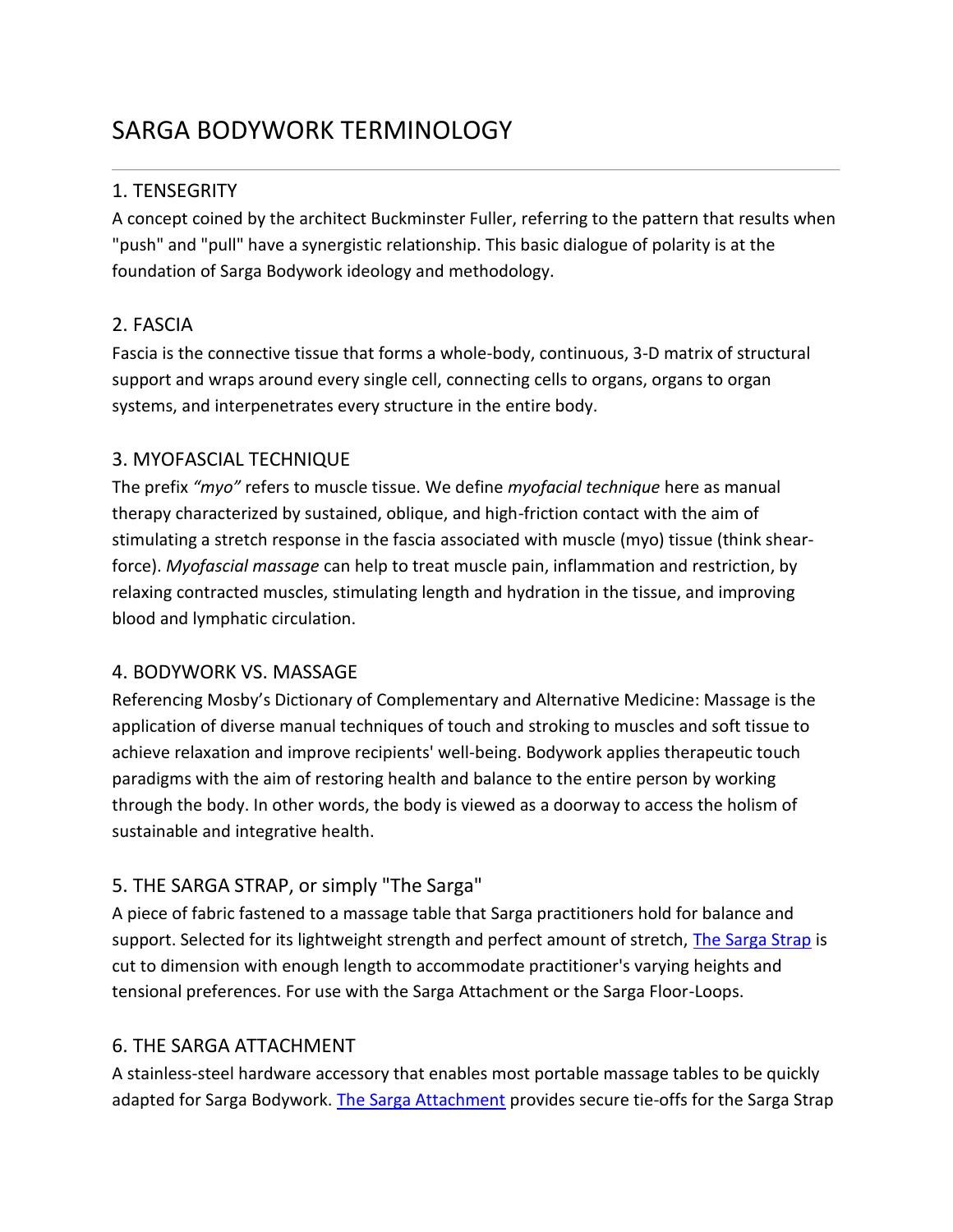and safely secures portable massage tables so that they will not fold at the central hinge when tensional force is applied upwards through the Sarga Strap.

#### 7. SARGA FLOOR-LOOPS

[Sarga Floor-Loops](http://www.sargabodywork.com/store/p13/Sarga-Floor_Loops%2A.html) are hardware accessories that enable most massage tables to be quickly adapted for floor-based Sarga Bodywork, or to integrate Sarga equipment with Thai or Polynesian-inspired bodywork and assisted stretching therapies. Made from anodized steel buckles. Tools and installation required.

#### 8. MYO.RUB

Specially formulated for Sarga Bodywork, [Myo.Rub](http://www.sargabodywork.com/store/p2/MYO.RUB_-_8_Ounce_Bottle.html) is a massage cream made from coconut oil and Hawaiian beeswax. This simple, unscented, high-friction cream is ideal for myofascial and deep tissue massage techniques. The thick viscosity and high coverage of this product allows it to last much longer than most massage lubricants. Intended for sparing use in pea-sized applications.

## 9. DIRECTIONAL TERMINOLOGY

- Medial: Closer to the midline.
- Lateral: Away from the midline.
- Anterior: Front of the body.
- Posterior: Back of the body.
- Prone: Face down.
- Supine: Face up.
- Distal: Further from the trunk.
- Proximal: Closer to the trunk.
- Oblique: Neither parallel nor at a right angle to a specified line.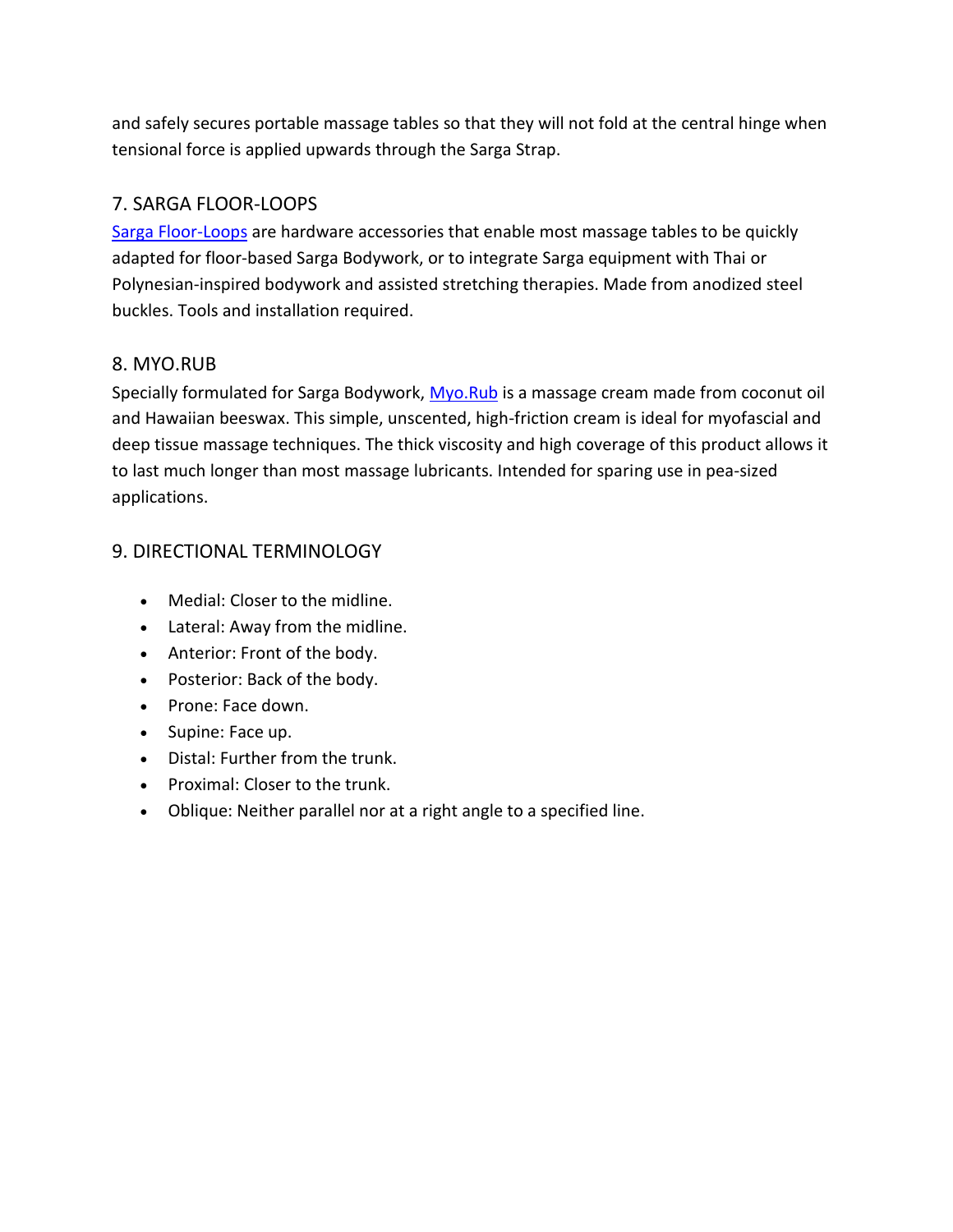#### 10. CHEVRONING

"Chevroning" refers to manual techniques that take tissue in a chevron pattern from lateral to medial (towards the spine), and cranial to caudal (towards the sacrum), especially in reference to the techniques used on the posterior thorax.



#### 11. PRIMARY CURVES

The thoracic and sacral curvatures of the spine.

#### 12. SECONDARY CURVES

The cervical and lumbar curves of the spine. These are called secondary curves because they develop after the primary curves, during childhood development and in association with lifting the head (cervical curve) and assuming an upright position in sitting and walking (lumbar curve).

## 13. FOOT TERMINOLOGY

Like hands, the feet have many different aspects that can be used as working surfaces for manual therapy techniques, each with its own distinct function and qualities. Here are the main ones we refer to in class:

- Medial Arch of the Foot: Inside arch of the foot, from the base of the 1st metatarsal to the base of the heel.
- Lateral Arch of the Foot: Outside arch of the foot, from the base of the 5th metatarsal to the base of the heel. This is a
- Ball/Pad of the Foot: The padded portion of the sole between the toes and the arch of the foot underneath the heads of the metatarsal bones.
- Leading Edge of the Heel: The aspect of the heel that is closest to the toes.
- Back Edge of the Heel: The aspect of the heel that is furthest from the toes.
- Base of the 1st metatarsal.
- Big Toe.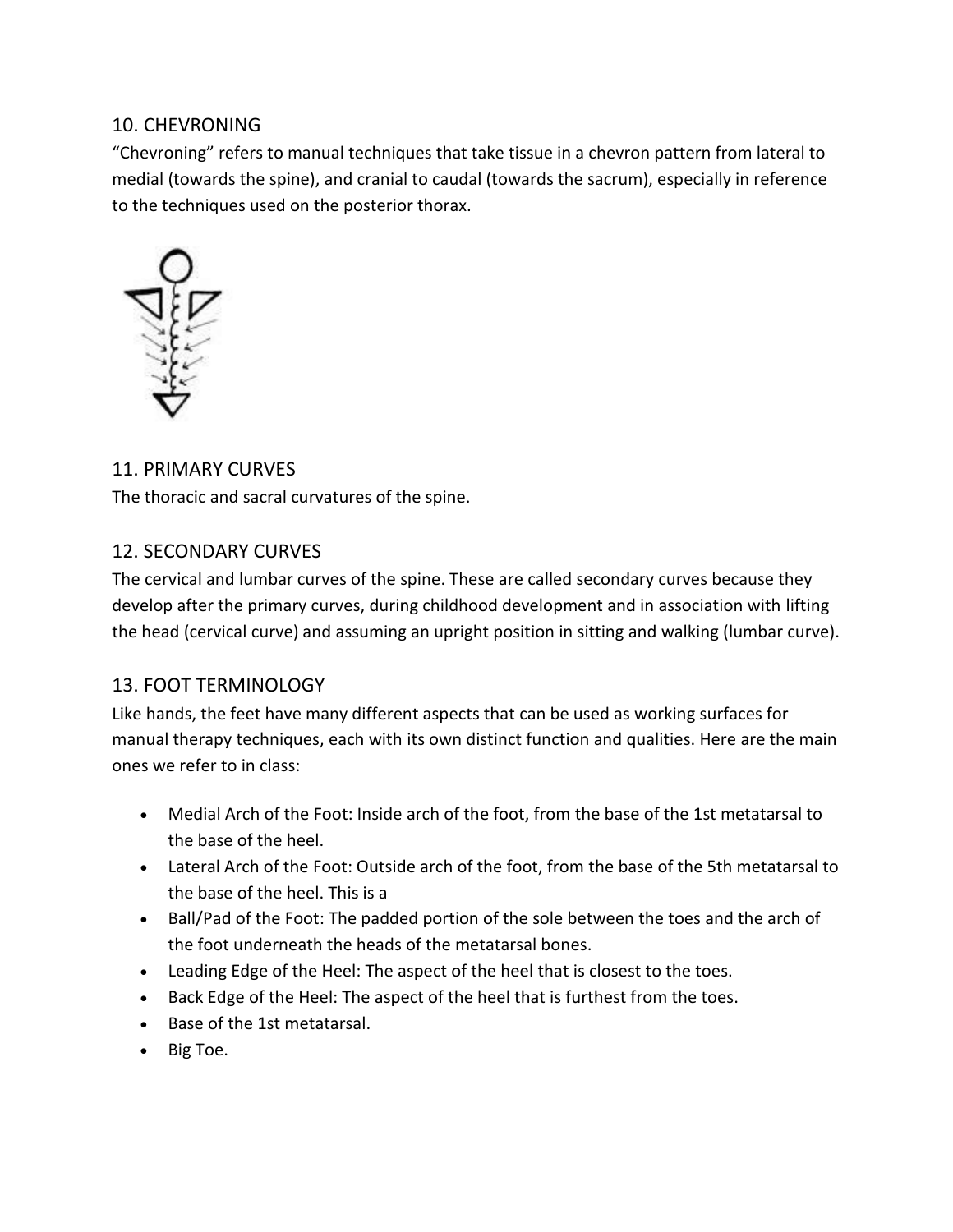#### 14. SARGA STRAP WRAPPING TERMS

Sarga wrapping techniques are used to achieve different degrees and vectors of tensegrity. Sarga wrapping techniques are determined by a practitioner's position on the massage table and the manual therapy techniques being employed. Here are the main Sarga wrapping terms we refer to in class:

- Double Shoulder Wrap
- Single Shoulder Wrap
- Harness
- Handle Grip
- Double Arm Twine
- Cocoon (for seated techniques)

#### 15. SARGA STATIONS

We use the term "stations" to refer to specific locations on the massage table (for work on raised tables) or their corresponding location on the floor next to the massage table (for floorbased work) where the practitioner stands. There are 6 stations. We refer to these in abbreviated form as S1 through S6.

- Station 1: Above the shoulder.
- Station 2: Above iliac crest.
- Station 3: Gluteal fold.
- Station 4: Above the knee.
- Station 5: Foot of the table.
- Station 6: Head of the table.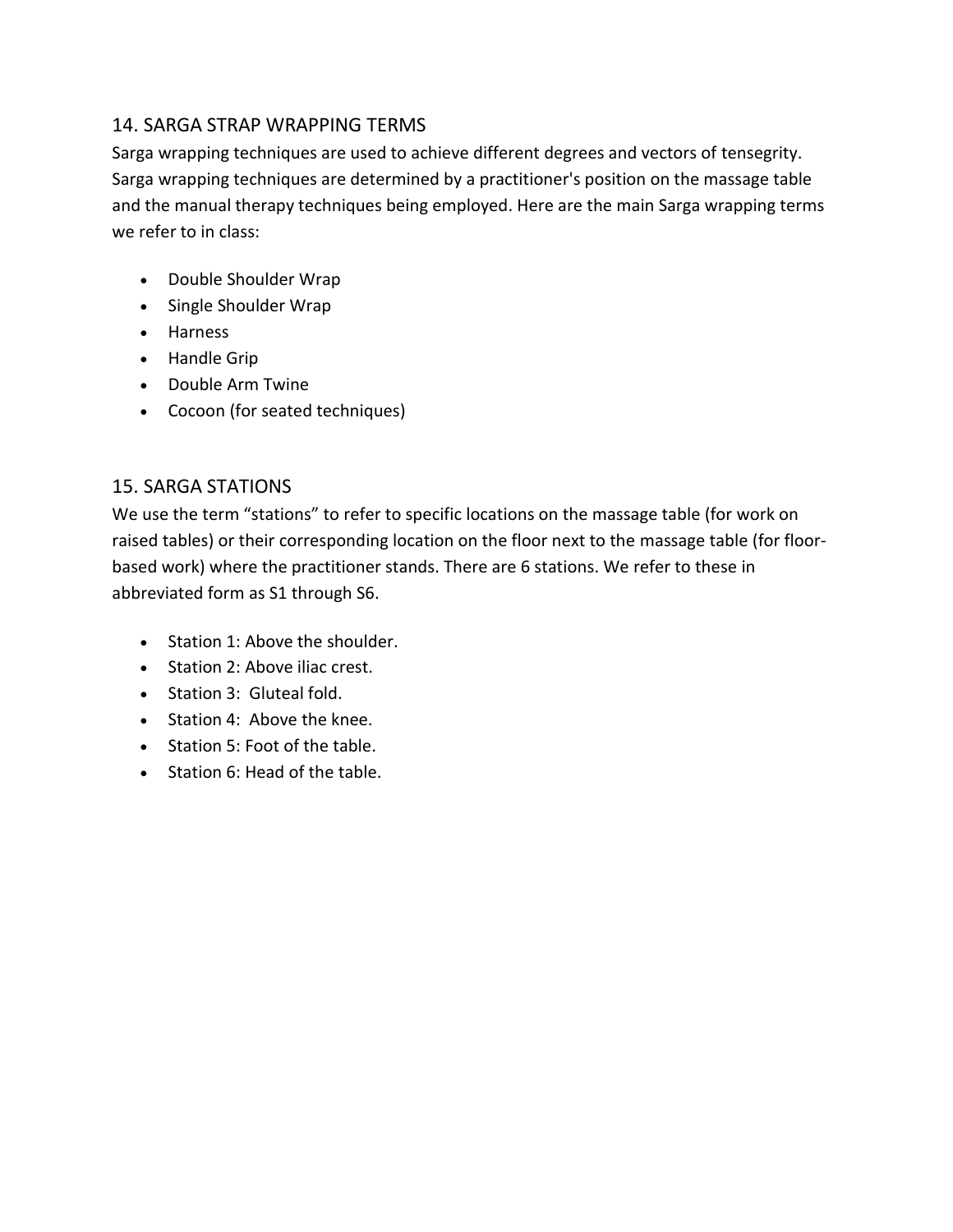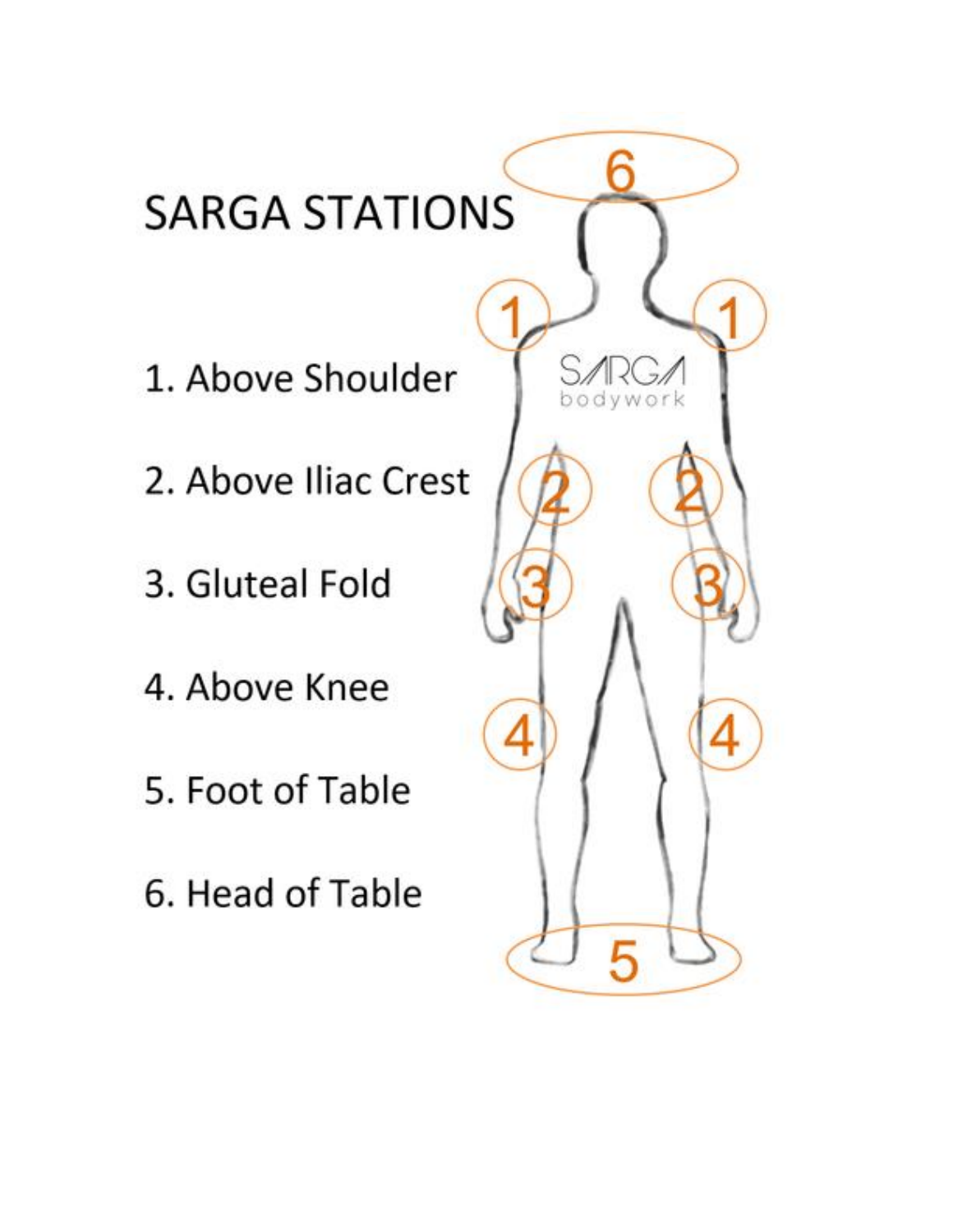# SARGA BODYWORK PRACTICAL GUIDELINES

1. Sarga Bodywork is a slow, deep, and controlled manual therapy. The most important thing to remember is to work SLOWLY, deliberately and with presence.

2. Sarga Bodywork methodology encourages myofascial technique over deep tissue or effleurage technique. In other words, techniques should focus on slow, sustained, oblique, and high friction contact.

3. In Sarga Bodywork we employ the approach of: *Contact – Engagement – Pressure – Movement.* This refers to the qualities that we use in our techniques: 1) Make contact with the tissue. 2) Engage the tissue (*"pick up the slack"*). 3) Apply pressure. 4) Move while maintaining consistent pressure and engagement of the tissue.

4. As much as possible, stay behind the "wave" of tissue you are affecting. If you find yourself in front of this "wave", you are no longer employing myofascial technique.

5. Sarga Bodywork uses a small variety of strokes, yet each stroke is very specific and nuanced.

6. Do not apply direct pressure on the secondary curves of the spine (the cervical and lumbar curves). Make sure that secondary curves are not compressed by your techniques.

7. Never apply deep pressure directly on joints (gently glide over joints with little to no pressure).

8. When working with deep pressure, ease into the tissue slowly and gradually. Working too deep too fast can cause the recipient bruising and/or discomfort during and after a treatment.

9. As a general rule, deep and/or myofascial strokes on the posterior neck and thorax should work medially and caudally (towards the spine/sacrum). Work on the anterior thorax should work medially and cranially (towards the spine/head). *See [Structural Bodywork Considerations](http://www.sargabodywork.com/structural-bodywork-considerations.html)*.

10. As a general rule, deep and/or myofascial strokes should take tissue from lateral to medial; or in other words, techniques should work tissue towards the midline. *See [Structural Bodywork](http://www.sargabodywork.com/structural-bodywork-considerations.html)  [Considerations](http://www.sargabodywork.com/structural-bodywork-considerations.html)*.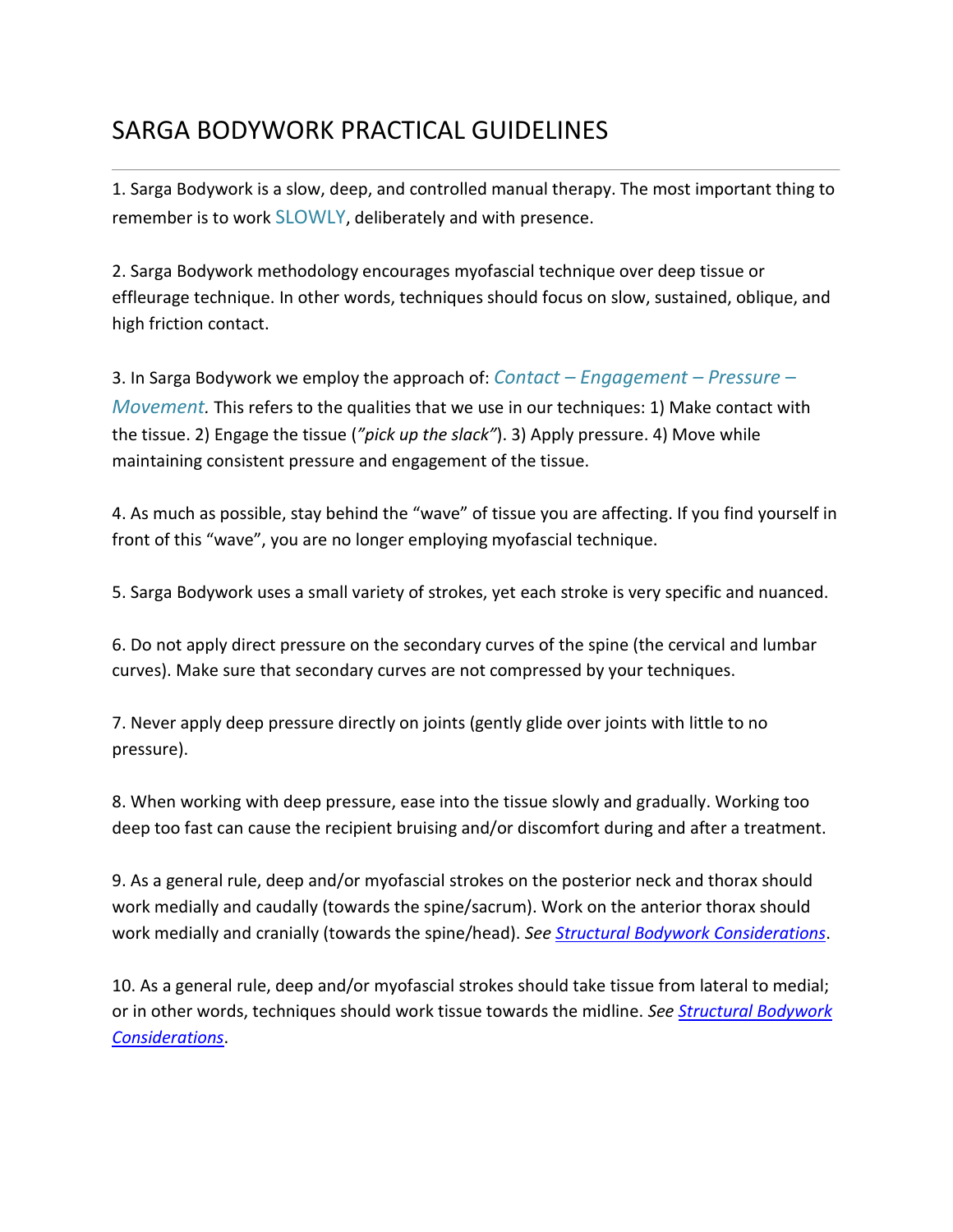11. Use [Myo.Rub](http://www.sargabodywork.com/store/p2/MYO.RUB_-_8_Ounce_Bottle.html) sparingly (pea-sized applications). Minimal quantities of lubrication are best for myofascial techniques, i.e. one pea-sized application per quadrant of the body on average. Only use more lubrication when working on bodies with lots of body hair or on frail/elderly people who require a lighter treatment.

12. Be light on your feet when walking and moving around the table, Ninja steps! On raised tables, always walk on the outer frame/edges of the table.

13. Don't be too concerned with having the **[Sarga Strap](http://www.sargabodywork.com/store/p3/The_Sarga_Strap%2A.html)** touch or rest on the recipient's body; however, don't let it "trail" on the body when moving from one position to the next.

14. Always retain tension in your Sarga Strap while working and moving around the table. If you need to slacken the Sarga Strap (while adjusting the sheet, re-applying lotion, etc.) stand in a straddle stance, with one foot on either side of the recipient's body, or a half kneeling straddle. Avoid standing with both feet on one side of the table when you are not using the tensional support of the Sarga Strap.

15. Generally, the tensional support of the Sarga Strap should come from the opposite side from which you are standing, i.e. if you are standing on the left side of the table, the main support from the tensioned Sarga Strap will come from the right side of the table.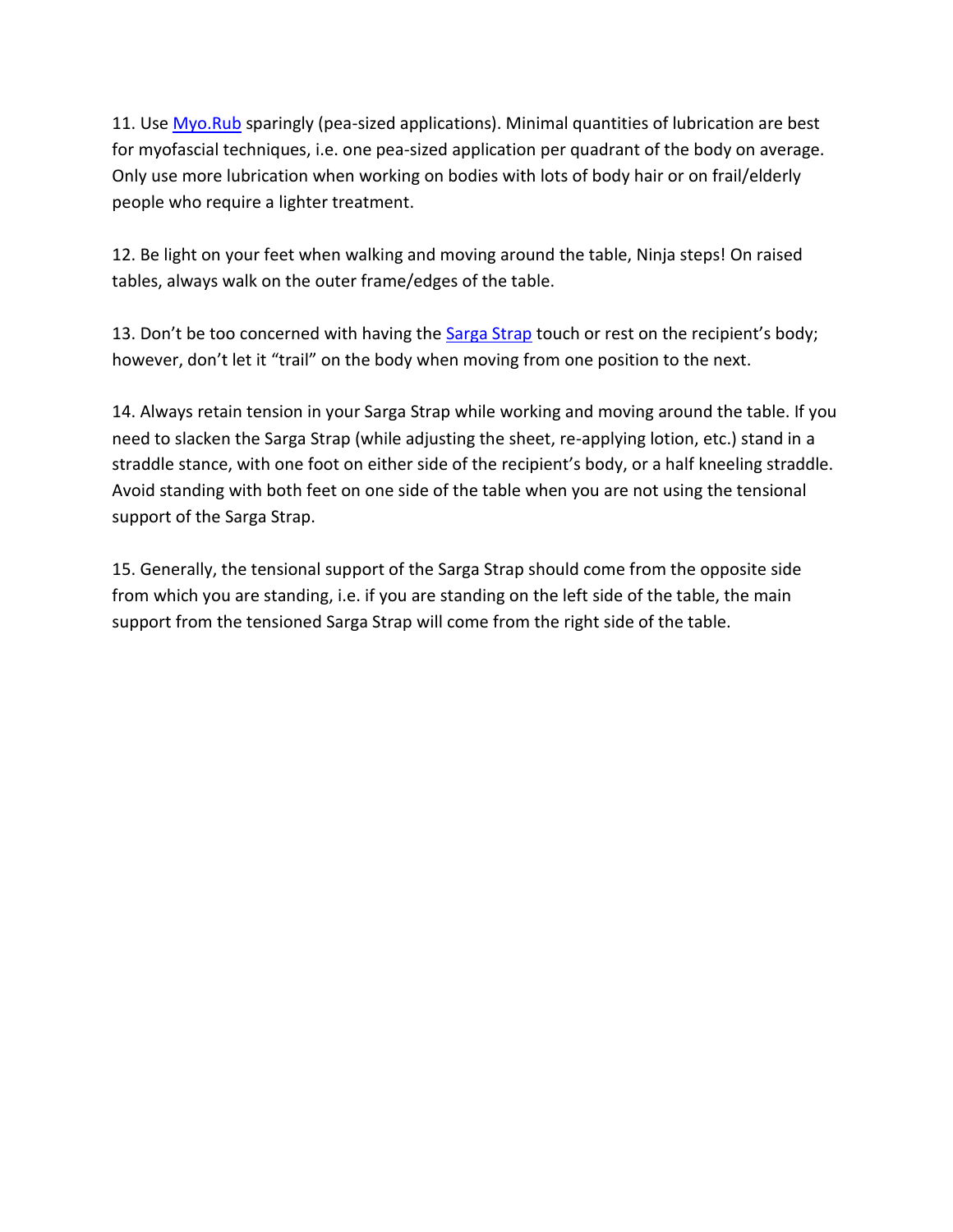## BODY MECHANICS

Proper body mechanics for Sarga Bodywork practitioners is essential for career longevity and avoiding injury. Every modality has its weak points because of repetitive strain and/or inappropriate alignment during moments of increased tension and administered pressure. While practicing Sarga, you will experience ideal alignment as a "sweet spot" (tensegrity), whereas the relationship between the pull on the Sarga Strap, the push of your working foot on the recipient, and these forces being transferred through your body are balanced. This is a strong yet easeful feeling. Sarga Bodywork is a dynamic practice and you will need to constantly adjust your body mechanics to find the tensegrity in your techniques. Here are some pointers:

1. When applying tension through the Sarga Strap, keep your **shoulders** down (engaged through the rhomboids and lower trapezius to protect neck and shoulder girdle).

2. Adjust your **grip** and the position of your **hands** on the fabric to that perfect place where you don't need to "shrug" or elevate your shoulders. Until you can do this seamlessly, disengage with the recipient while adjusting the Sarga Strap, as your micro-movements can be disconcerting underfoot.

3. Do not engage with tension and pressure while the Sarga Strap is resting inappropriately on your cervical spine (C7). Open up the fabric and let it drape over your shoulders or cross body. Lengthen through your spine and open through your heart center and chest.

4. Adjust the bend at your **elbows** or **knees**, or the rotation of your **pelvis**/curve of your **low back** to achieve the right amount of tensional support. If you still need more support, play with the wrap of the Sarga Strap around your arms rather than shrugging your shoulders up. Placement of the Sarga proximal to your elbow rather than distally increases tensegrity. If this still doesn't feel right, you will need to adjust the length of your Sarga Strap.

5. If a specific technique within the Sarga Bodywork protocol is causing you discomfort, reassess your posture and alignment and feel free to contact us (via [Sarga Graduate FB Group](https://www.facebook.com/groups/172835449916250/) for tips and pointers).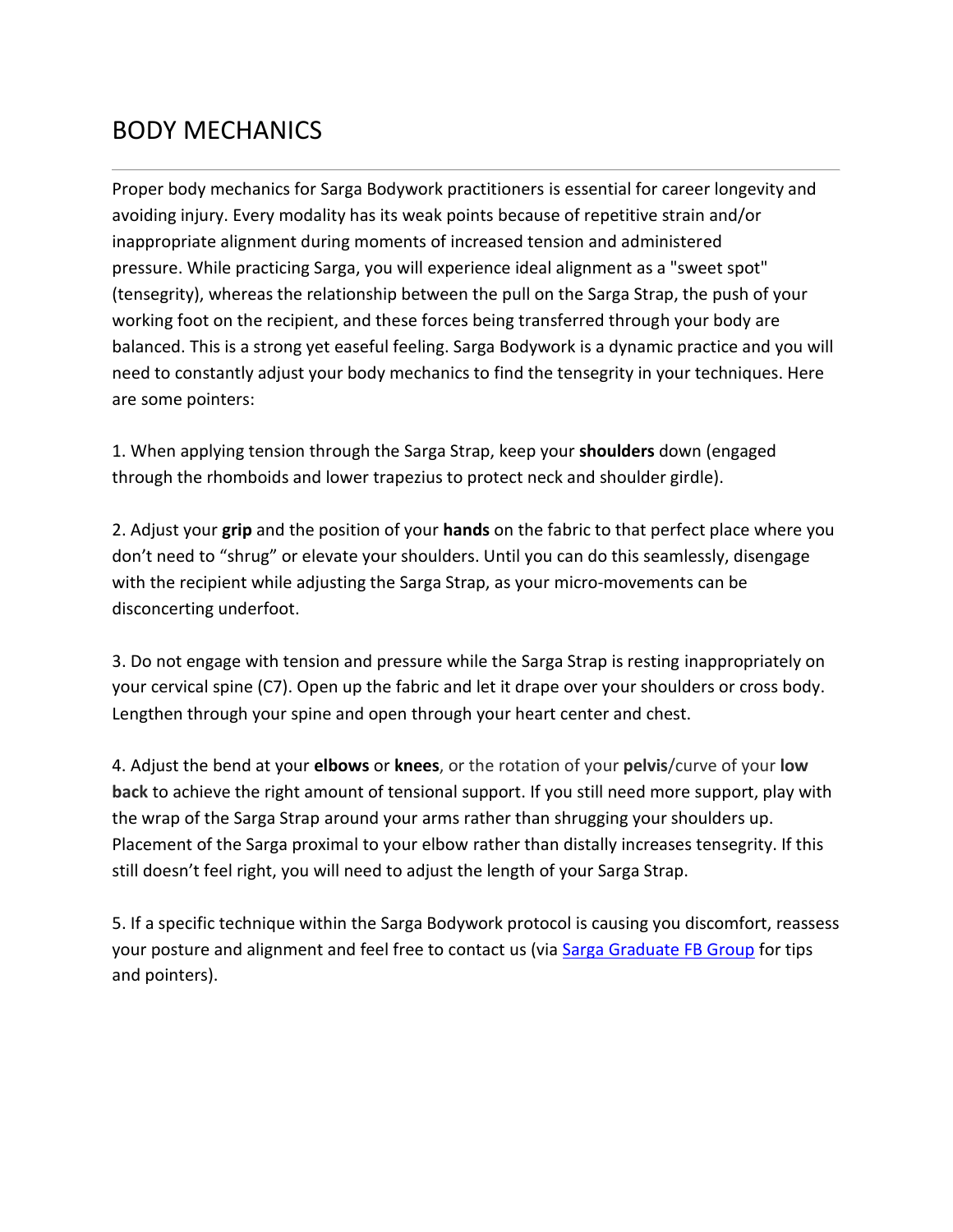# SAFETY CONSIDERATIONS FOR SARGA BODYWORK ON RAISED MASSAGE TABLES

Sarga Bodywork is a rigorous practice that requires a high level of physical conditioning. Strength, flexibility and a fine-tuned kinesthetic awareness are a must for practicing Sarga Bodywork safely and without risking injury to both practitioner and recipient. Yet keep in mind that these are also qualities which you will develop with practicing Sarga Bodywork, so don't feel discouraged if you find this practice difficult at first!

All Sarga Bodywork techniques are done with just one foot at a time on the recipient's body, and the therapist's full body weight is never fully on the recipient, so having a heavier build is not problematic if abiding by the limits of your massage table's design and weight capacity.

## RAISED MASSAGE TABLES USED FOR SARGA BODYWORK MUST MEET THE FOLLOWING REQUIREMENTS:

- Must be of excellent quality and condition.
- Must have an adequate "[working weight](https://www.massageking.com/content/Massage-Table-FAQ/214)" capacity. There is a working weight limit on every massage table, which usually accounts for the weight of the recipient plus the pressure of the exerted force via the massage therapist. For foot-based massage modalities on a raised table however, the massage table's working weight must be able to support the recipient's bodyweight, plus the therapist's bodyweight, plus the moving pressure exerted by the massage therapist. Most massage tables have at least a 500 pound working weight capacity, but massage tables made by established massage table manufacturers can usually support much more *(for example, Earthlite or Oakworks massage tables are very well made and are designed to easily hold over 2,500 pounds (static weight), with a working weight capacity of 750 pounds or more)*. Check the label posted beneath your massage table or research your massage table's make and model to make sure that it meets your working weight requirements.
- Must have a medium/firm foam (massage tables with soft/thick foam cushioning don't give enough standing stability for therapists.
- The width of your massage table must be no smaller than 30" (tables that are between 32" and 36" wide are ideal).
- Sarga Bodywork methodology works best at a low table height range; between 18 and 24 inches (around therapist's knee level). This lower height facilitates proper body mechanics per our methods and increases working stability for foot-based techniques.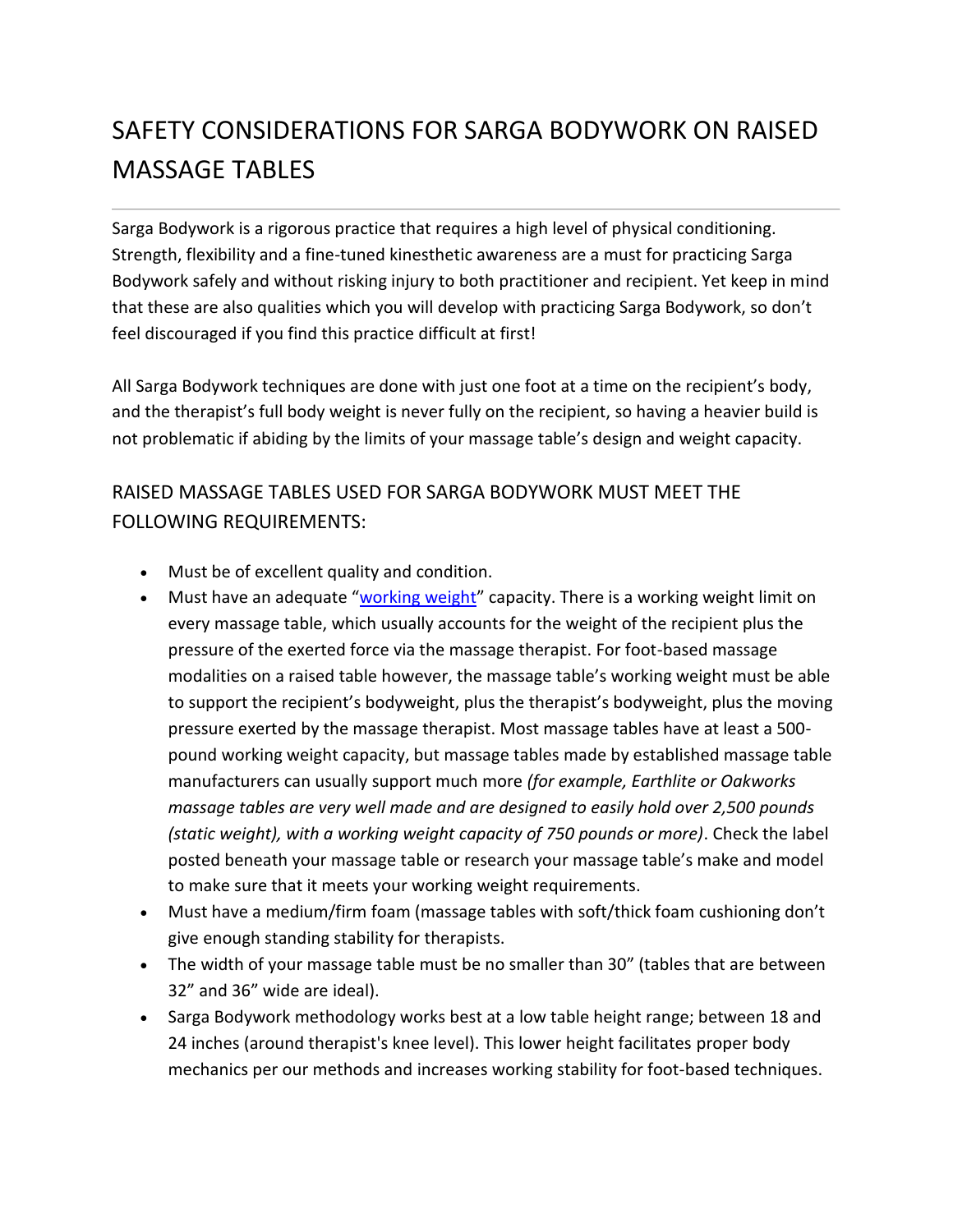- The rubber bumpers or any other obstructions on either rail of your massage table must be removed as the Sarga Strap can get caught on these.
- Must have non-slip rubber pads on the legs.
- Stationary and electric massage tables can also be used for Sarga Bodywork and are good because they are very stable and have higher weight capacities than portable massage tables. However, width and foam density still need to be considered. Stationary tables cannot accommodate the Sarga Bodywork Attachment, therefore two hardware loops need to be permanently installed beneath the table to serve as tie-offs for the Sarga Strap. [Sarga Loops for Stationary/Electric](http://www.sargabodywork.com/store/p28/Sarga_Loops_for_Stationary_Tables.html) Massage Tables are available for purchase at our [online store.](http://www.sargabodywork.com/products.html)

#### MASSAGE SHEETS

• The type of sheets that you use for treatments with Sarga Bodywork equipment are a safety consideration as silk or synthetic blends are slippery for standing practitioners! We highly recommend that you use cotton flannel sheets. Please make sure these are cotton flannel massage sheets (not bed sheets!). We recommend the "Standard Flannel" TOP sheets from both [Inner Peace Sheets](http://www.innerpeacesheets.com/) and [Sew & Sew](http://sewandsewonline.com/) *(Note that these sheets are narrower in width than your average massage sheets. We prefer this width as there is less fabric to negotiate during treatments. You will also be able to fit many more sheets in a load of laundry, saving time and resources!).* For FITTED cotton flannel sheets see: [NRG Deluxe Flannel Sheets](https://www.amazon.com/NRG-DELUXE-FLANNEL-FITTED-NATURAL/dp/B072K6X76H/ref=sr_1_2_sspa?ie=UTF8&qid=1535550170&sr=8-2-spons&keywords=fitted+flannel+massage+sheet&psc=1) or [Arcadia Organic Cotton Flannel Sheets.](https://www.amazon.com/ArcadiaTM100-Organic-Cotton-Flannel-Massage/dp/B06Y64LB7N/ref=sr_1_1_sspa?ie=UTF8&qid=1535550170&sr=8-1-spons&keywords=fitted+flannel+massage+sheet&psc=1)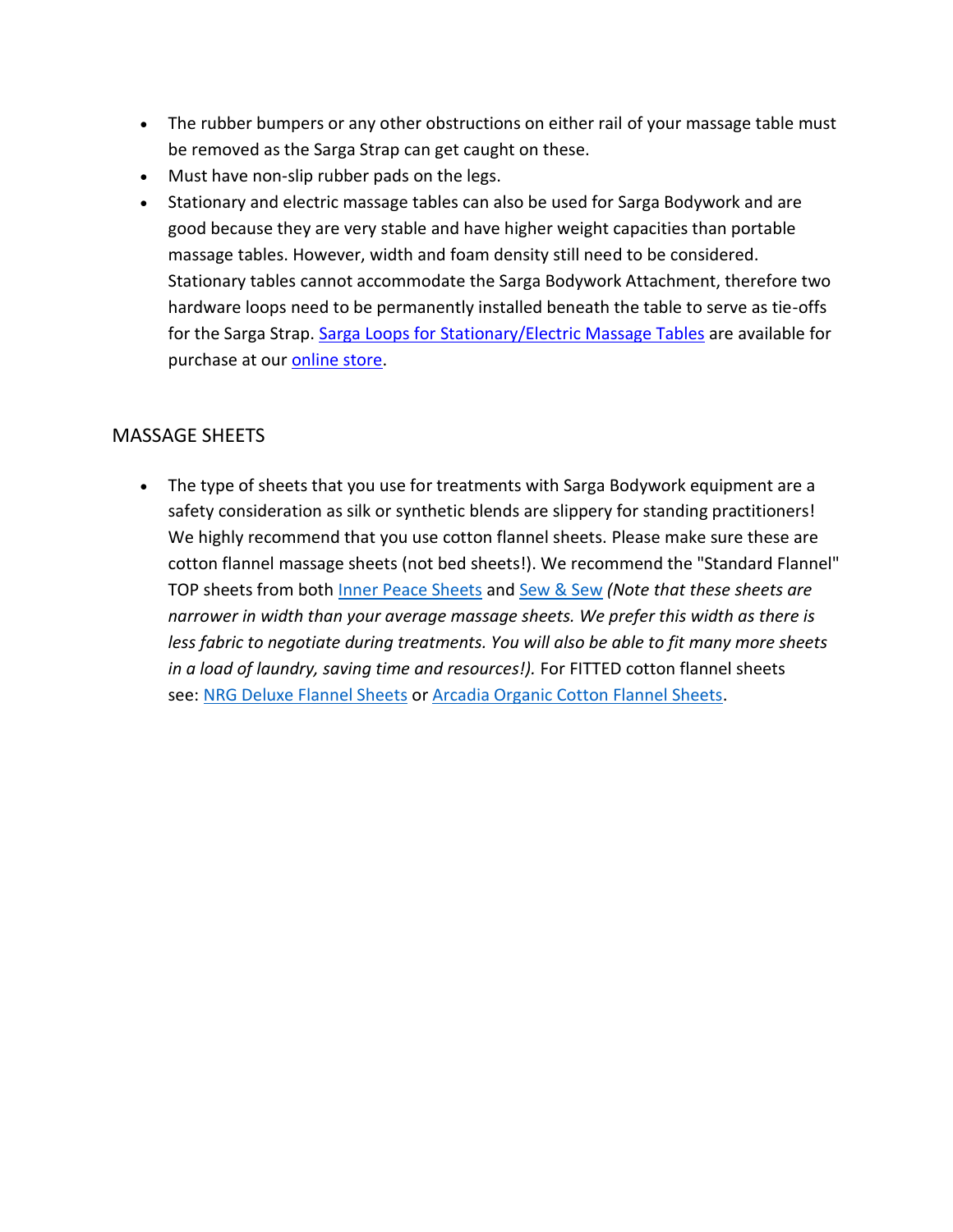# THE SARGA ATTACHMENT FOR PORTABLE RAISED MASSAGE TABLES: SAFETY & SETUP INSTRUCTIONS

The Sarga Attachment for Portable Raised Massage Tables is a hardware accessory that enables most portable massage tables to be quickly adapted for Sarga Bodywork. Our patent-pending, stainless steel [Sarga Attachment](http://www.sargabodywork.com/store/p1/The_Sarga_Attachment%2A_.html) provides secure tie-offs for the [Sarga Strap](http://www.sargabodywork.com/store/p3/The_Sarga_Strap%2A.html) and safely secures portable massage tables so that they will not fold at the central hinge when tensional force is applied through the Sarga Strap. The Sarga Attachment is easy to set up and remove and does not require any alterations to your massage table.

1. Make sure that your massage table meets all the requirements listed under *[Safety](http://www.sargabodywork.com/safety-considerations-for-sarga-bodywork-on-raised-massage-tables.html)  [Considerations for Sarga Bodywork on Raised Massage Tables.](http://www.sargabodywork.com/safety-considerations-for-sarga-bodywork-on-raised-massage-tables.html)*

2. Make sure that all of the tension cables and undercarriage components are sturdy and dependable.

3. Set up your portable massage table: Make sure that the table is completely open, on a level surface, and the tension cables are aligned and fully taut. Check to make sure that the table legs are secure and retighten any adjustable fasteners.

4. Take a look underneath the massage table and locate the middle of the table frame where it folds at the central hinge. Take your Sarga Attachment and unscrew the eyebolts as much as needed to fit over this central hinge.

5. Align the Sarga Attachment in the center of the central hinge and push it upwards and flush against the frame (align any tensional cables in the center cutout of the attachment).

6. Begin to tighten the eye-bolts one at a time, making sure to retighten all four eye-bolts several times, moving back and forth from one to the next, as the first one you tighten will loosen when tightening the next one, and so forth. Use a butter knife, screwdriver, or any kind of strong metal piece for extra leverage by inserting your tool through the eye of the eyebolt and using it as a handle to tighten each one securely.

7. Checking your equipment in the manner of a diver or mountain climber ensures the safety of both practitioner and recipient. Make sure to check your Sarga Attachment regularly; i.e. at the start of a shift, between clients, to every few days to ensure that nothing has moved or loosened. Because this type of barefoot bodywork applies both static and dynamic pressure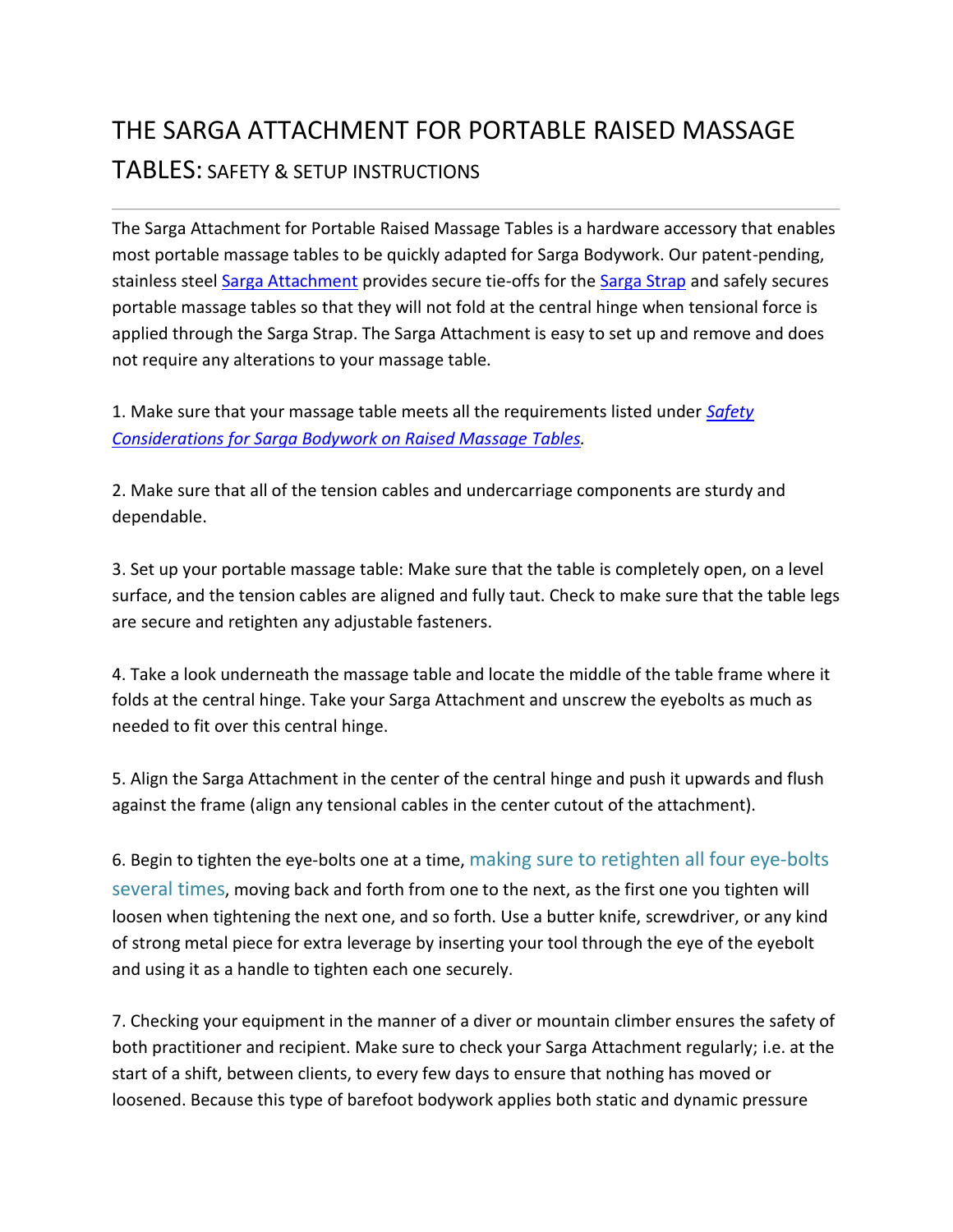around the table, shifting of the Sarga Attachment may loosen incrementally and must be retightened. It is normal to hear creaks and snaps in the wood components of the table that do not affect its' integrity if working within your table's weight bearing parameters.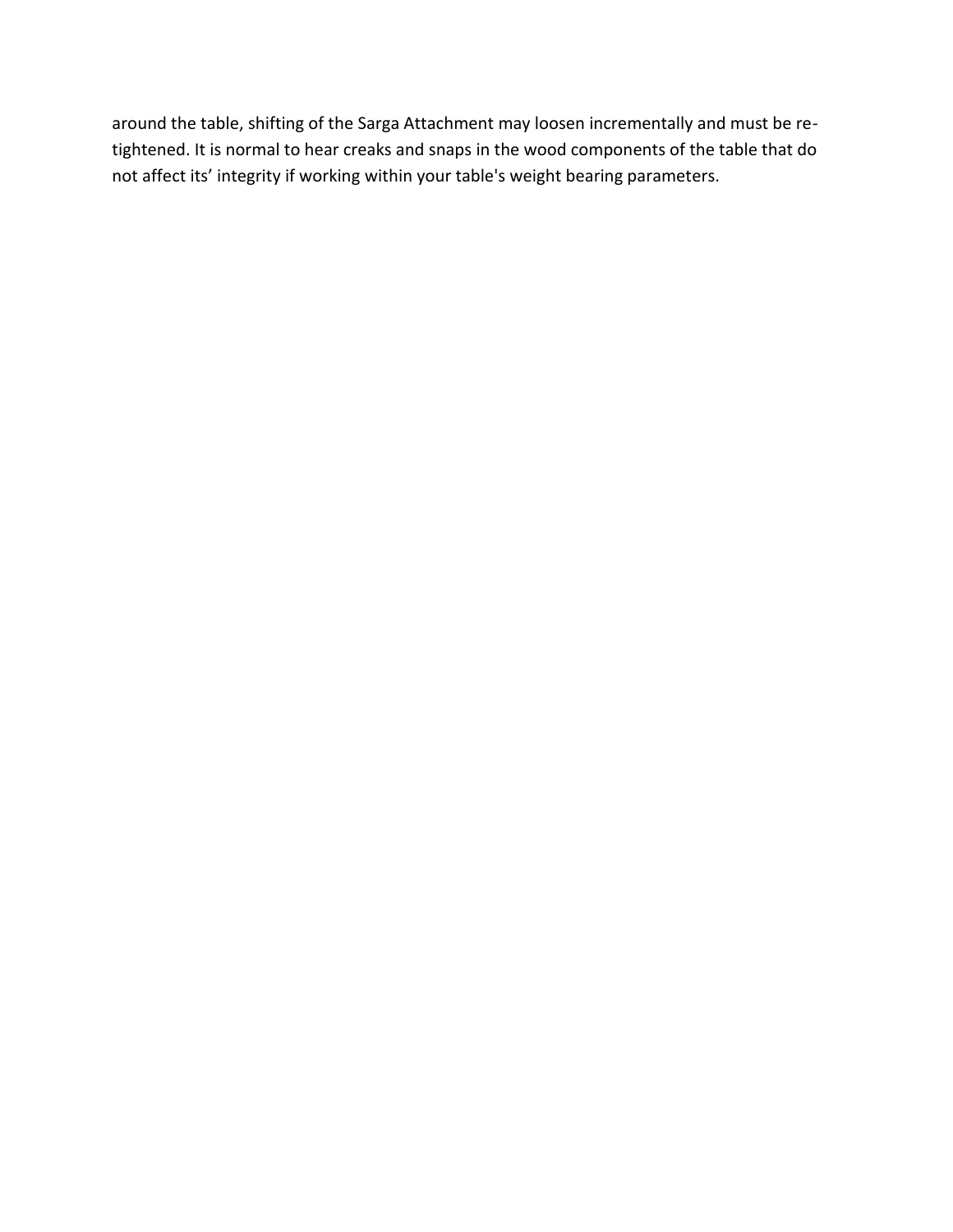These instructions outline the installation of the Sarga Floor-Loops. These hardware accessories are available at Sarga Bodywork's ["Graduate Store"](http://www.sargabodywork.com/store/c2/GRADUATE_STORE.html). The Sarga Floor Loops are intended for use with portable massage table that can be collapsed into a flat position on the floor. This application is most easily installed on wooden tables but is also possible on metal-framed tables.

#### DISCLAIMER

Altering your massage table in any of the ways detailed below may void any equipment warranty or liability coverage associated with your massage table. Sarga Bodywork assumes no responsibility for improper installation of the *Sarga Floor-Loops* or structural weakness caused to your massage table as a result of the proper or improper installation of this hardware. While Sarga Bodywork has had years of experience using and installing the *Sarga Floor-Loops* and believes it to be a safe and secure application, by continuing to follow the information provided here, you, the consumer, agree to assume all risk in the installation and usage of these hardware items, for both home and/or professional use. Sarga Bodywork only sells its proprietary equipment to graduates of its live courses, who have undergone proper training in the safety and use of this equipment. As a graduate of Sarga Bodywork's "Sarga Table 1" Course you have agreed to assume all risk and liability in the use of this equipment, however if you disagree in any way with the information provided here, or do not want to assume full responsibility for the proper installation and usage of Sarga Bodywork's equipment, you must not proceed with these instructional directives.

#### SAFETY

As always, you and your clients' safety are primary! Please have your *Sarga Floor-Loops* installed by a professional. Your safety, the integrity of your massage table, and your clients' safety depend on it! Any weak points in the installation of these hardware accessories would likely be a result of how the loops are installed, i.e. using the proper tools and securing the hardware adequately. Our best advice is to communicate what they will be used for to the professional who will be installing your loops and to verify that he/she believes it to be a safe and secure application. After installation, be sure to routinely check your hardware (like climbers check their gear), to make sure that nothing has loosened with use.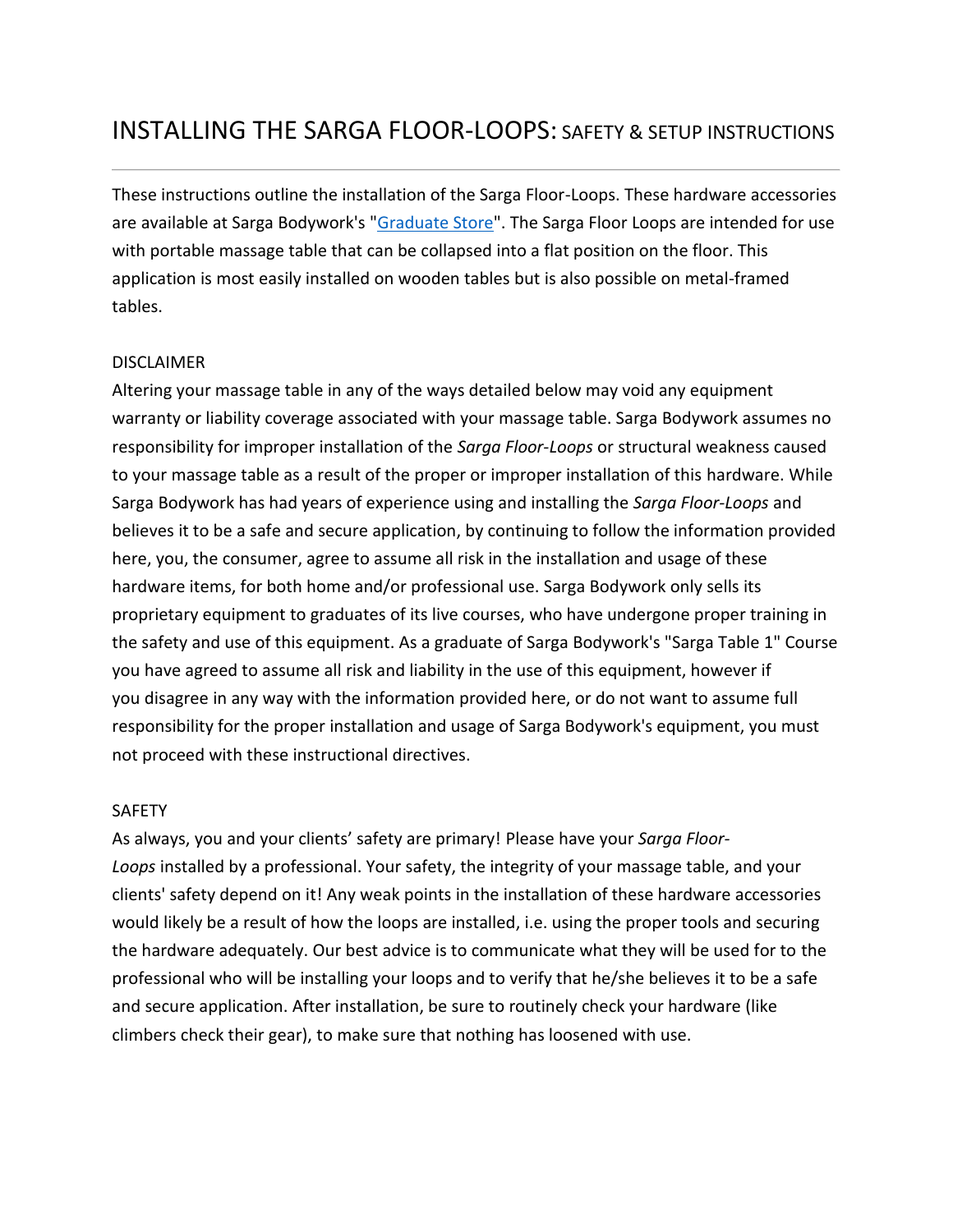#### **STEP 1.**

Disengage one end of both of long horizontal undercarriage cables. Or if you will be using this table exclusively for floor-based bodywork, you can remove your massage table's legs completely!

- Portable massage tables often have "Shiatsu-Release-Cables" (i.e. the ability to release one end of both long horizontal undercarriage cables via a wingnut). However, even if your table does not have "Shiatsu-Release-Cables" or wingnuts at one end of both long horizontal undercarriage cables, you can still use tools to disengage one end of both cables.
- Tools needed: crescent wrench and possibly a screwdriver, depending on your table's hardware.

#### **STEP 2.**

Once your massage table can be laid flat on the floor, you will need to drill one hole on either side of your portable massage table's frame. These holes should be drilled as close to the central hinge as possible, on the face cradle half of your table.

- Begin with your massage table positioned on its side.
- Take one of your Floor-Loops and position it on the outer side of your massage table's frame where you would like to drill your hole. Align the flat part of the metal with the bottom of your table's frame. Make sure that there are no obstructions on the inner side (undercarriage side) of your hole and that there is sufficient room for a washer and nut to be fastened. Take a pen and mark the center of the hole on the vinyl (outer side) of your massage table's frame. Repeat on the opposite side.
- Use a 1/8" drill bit to drill a pilot hole through your table's frame at your pen mark, but first operate the drill *in reverse* until it punctures a hole through the vinyl upholstery. By doing this, you avoid getting the vinyl torn up in your drill bit when drilling forward. Recheck the inner side of your table to make sure that this hole is properly placed. Follow your pilot hole with a 5/16" drill bit in the same fashion, first in reverse, then forward.
- Repeat on the other side.
- Tools needed: marker, razor blade, drill, 1/8" drill bit, 5/16" drill bit.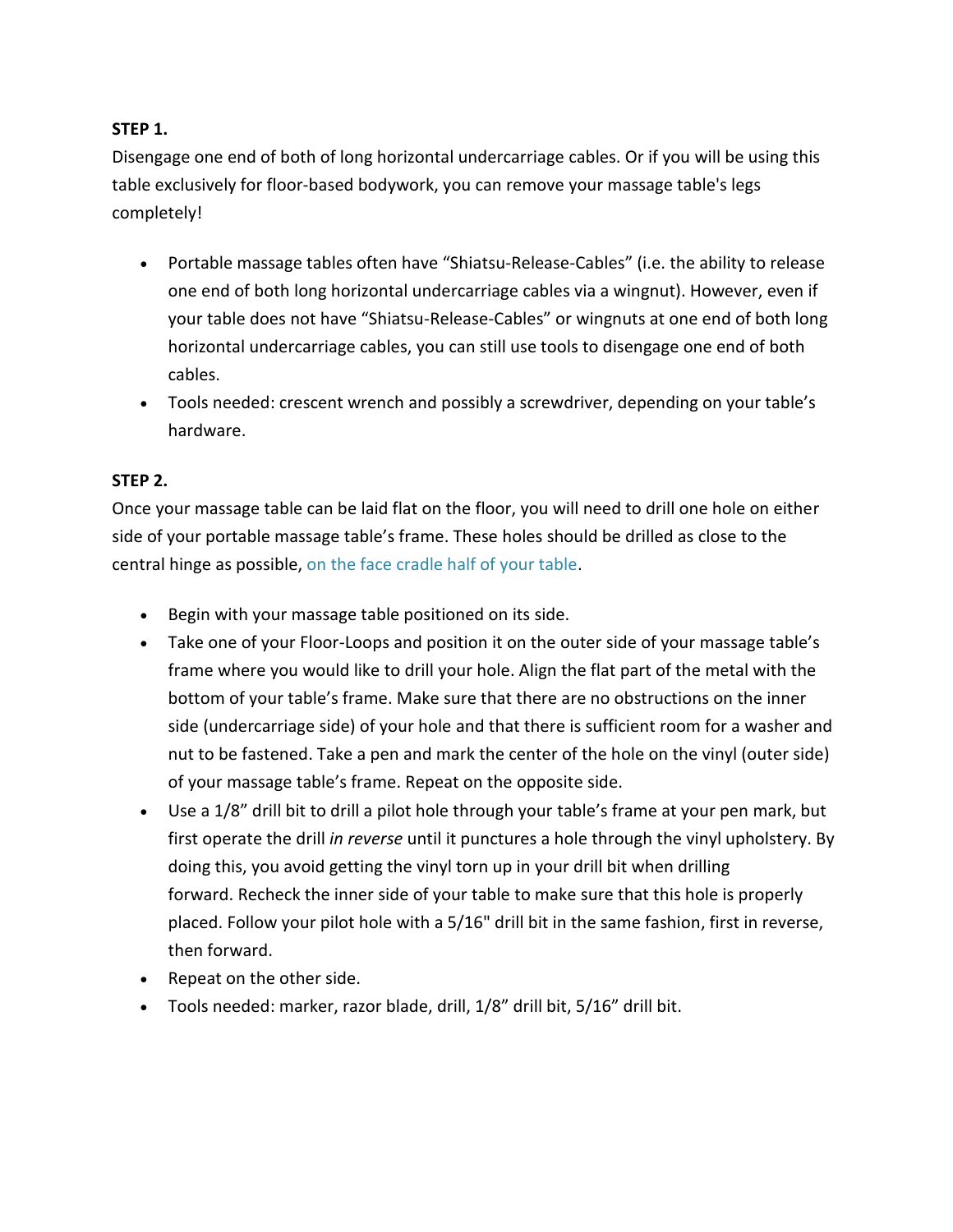#### **STEP 3.**

Now that you have your 2 holes drilled, you are ready to install your Floor-Loops.

- Take one of the bolts and insert it through a washer before inserting it through the metal plate of your Floor-Loop. This trio of parts can then be inserted into the outer side of one of the holes you just drilled. Make sure the flat edge of the metal plate is facing the bottom edge of your massage table's frame.
- Then on the inner side of your massage table, place another large washer, then the smaller (lock) washer, and the nut. Use a wrench to tighten the metal nut. Make sure to tighten the nut enough so that the metal plate does not rotate at all.
- Order of the hardware pieces (from outer side to inner side of the massage table frame): bolt, large washer, Floor Loop metal plate, massage table frame, large washer, small lock washer, nut.
- Tools needed: two crescent wrenches.

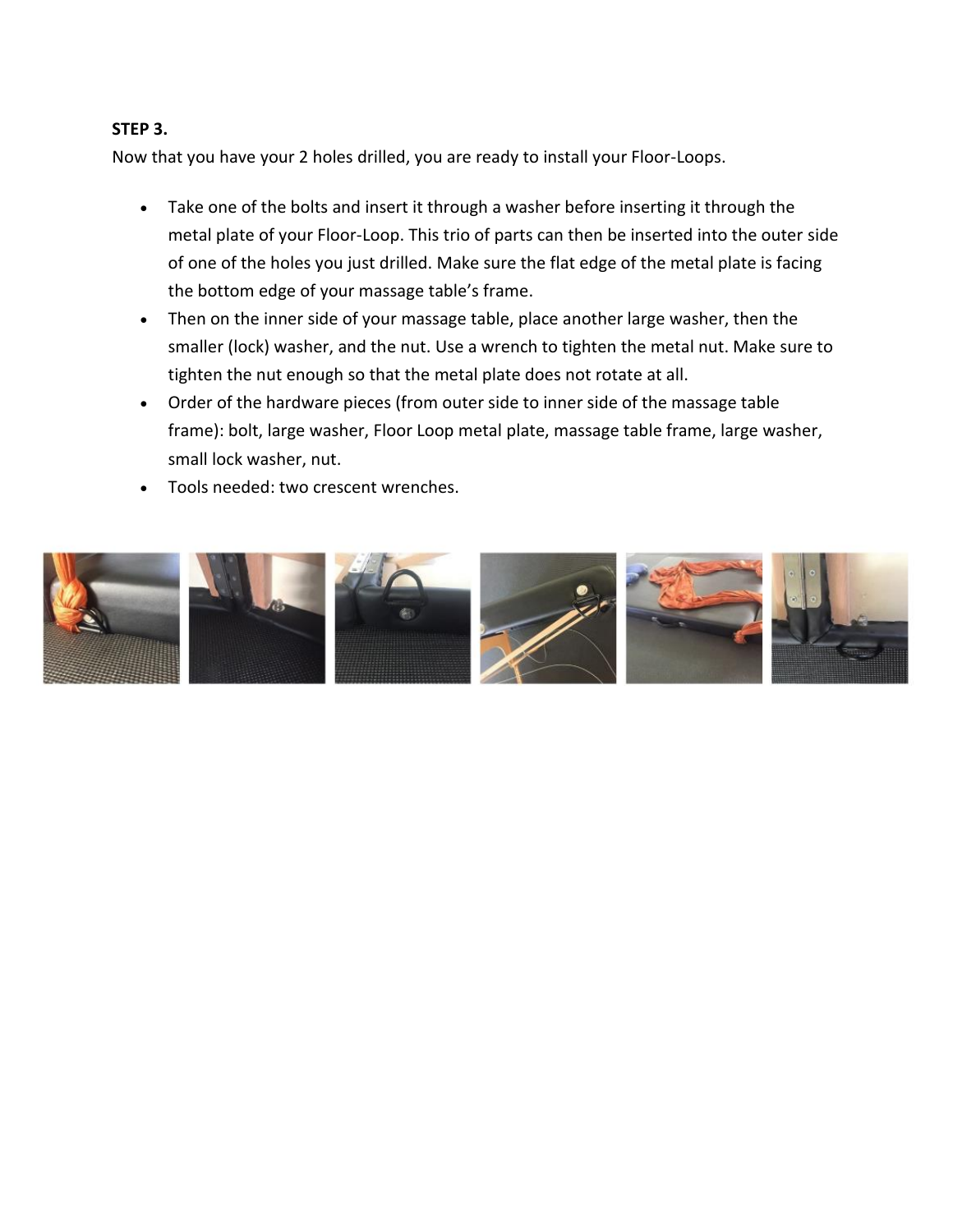# INSTALLING THE SARGA LOOPS FOR STATIONARY/ELECTRIC MASSAGE TABLES: SAFETY & SETUP INSTRUCTIONS

These instructions outline the installation of the Sarga Loops for Stationary/Electric Massage Tables. These hardware accessories are available at Sarga Bodywork's ["Graduate Store"](http://www.sargabodywork.com/store/c2/GRADUATE_STORE.html) and have a 500lb+ working load limit per loop. Note they will fit most stationary/electric massage tables (both metal and wood), however since the **[Earthlite Ellora Lift Massage Table](https://www.earthlite.com/massage-tables/spa-salon-massage-tables/ellora-spa-and-salon-massage-table.html)** tends to be the most common stationary/electric massage table, these hardware accessories are provided with that model in mind. In addition, the pictures and video provided in this post feature an Earthlite Ellora Lift Massage Table.

#### DISCLAIMER

Altering your massage table in any of the ways detailed below may void any equipment warranty or liability coverage associated with your massage table. Sarga Bodywork assumes no responsibility for improper installation of the *Sarga Loops for Stationary/Electric Massage Tables* or structural weakness caused to your massage table as a result of the proper or improper installation of this hardware. While Sarga Bodywork has had years of experience using and installing the *Sarga Loops for Stationary/Electric Massage Tables* and believes it to be a safe and secure application, by continuing to follow the information provided here, you, the consumer, agree to assume all risk in the installation and usage of these hardware items, for both home and/or professional use. Sarga Bodywork only sells its proprietary equipment to graduates of its live courses, who have undergone proper training in the safety and use of this equipment. As a graduate of Sarga Bodywork's "Sarga Table 1" Course you have agreed to assume all risk and liability in the use of this equipment, however if you disagree in any way with the information provided here, or do not want to assume full responsibility for the proper installation and usage of Sarga Bodywork's equipment, you must not proceed with these instructional directives.

#### SAFETY

As always, you and your clients' safety are primary! Please have your *Sarga Loops for Stationary/Electric Massage Tables* installed by a professional. Your safety, the integrity of your massage table, and your clients' safety depend on it! Any weak points in the installation of these hardware accessories would likely be a result of how the loops are installed, i.e. using the proper tools and securing the hardware adequately. Our best advice is to communicate what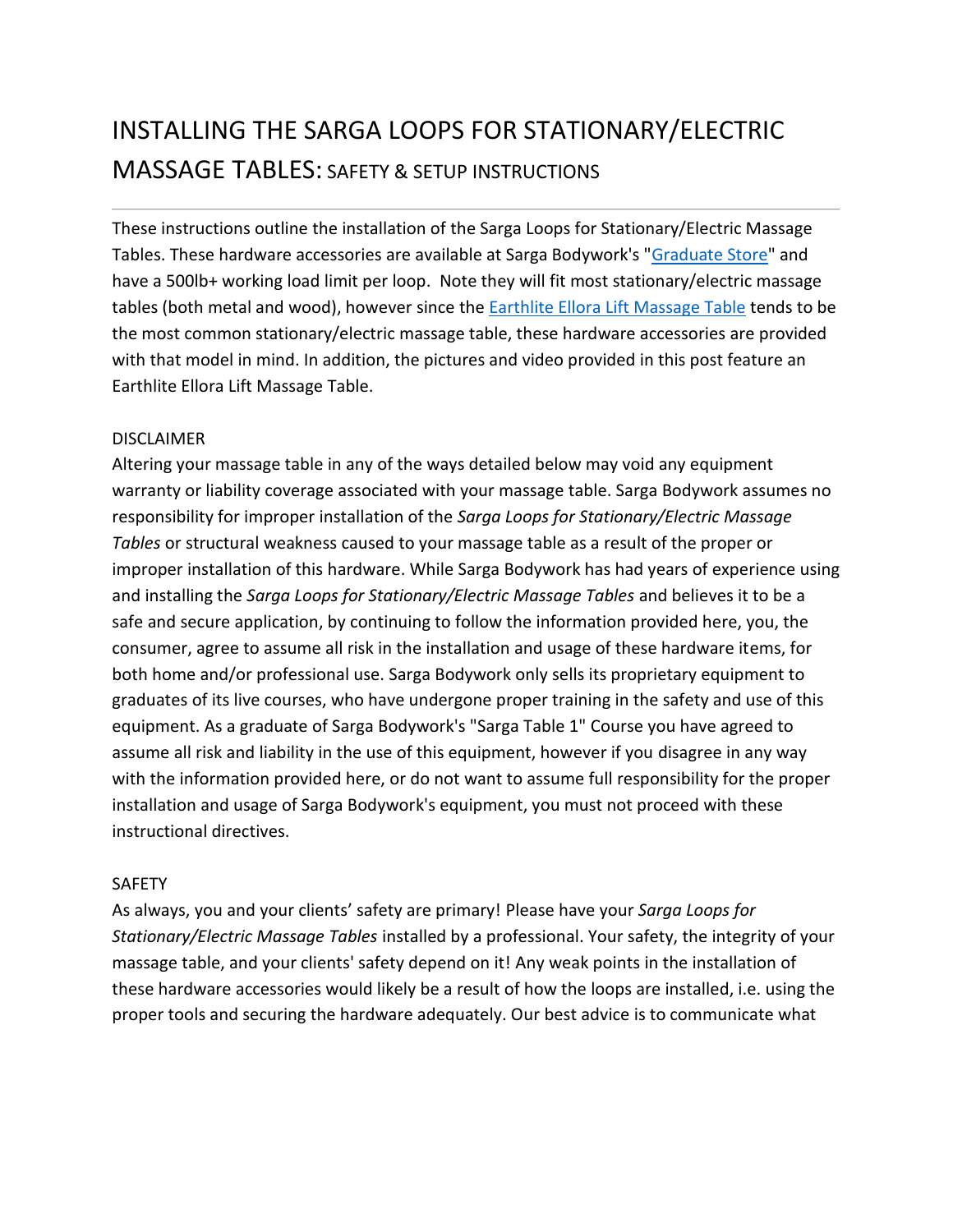they will be used for to the professional who will be installing your loops and to verify that he/she believes it to be a safe and secure application. After installation, be sure to routinely check your hardware (like climbers check their gear), to make sure that nothing has loosened with use.



1. Sarga Loops for Stationary/Electric Massage Tables + hardware. Product link here.



2. Hardware parts include 2 rope loops and 8 of each: countersunk phillips bolts, regular washers, lock washers, lock nuts.



3. Measure to center. Note that some tables will have a center cross-brace; install your loops on the face-cradle side of this cross-brace, as close to the center of the table as possible.



4. Hold up loop for placement, keeping it in a horizontal alignment, close to the bottom edge of the metal frame.



5. Mark all four drill holes.



6. Drill holes.



7. Screw loop into position.



8. Tighten screws. Repeat steps 3-8 on the other side.



9. Done.



10. Ta-Da!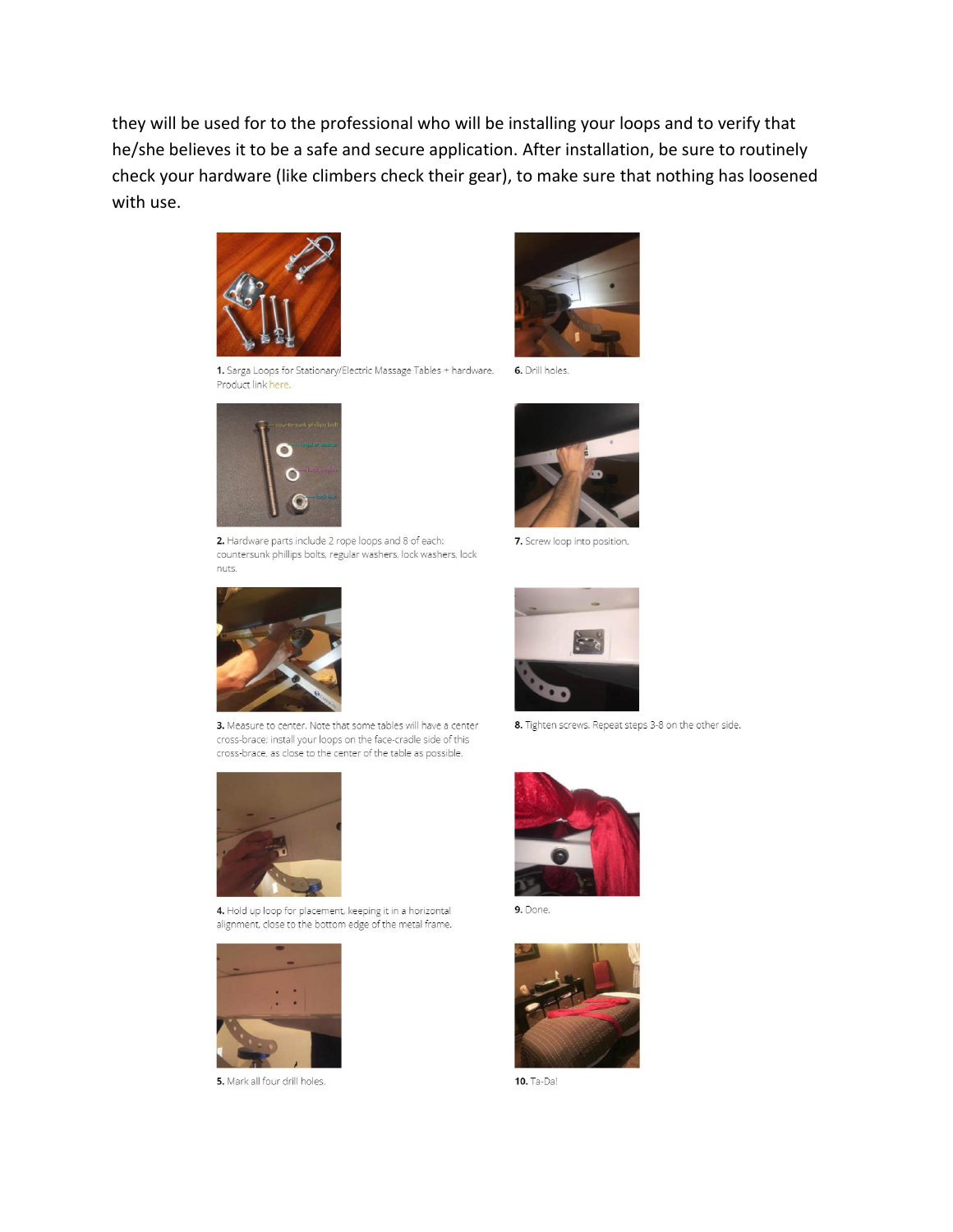# SARGA STRAP SAFETY & SETUP INSTRUCTIONS

1. After securing your [Sarga Attachment](http://www.sargabodywork.com/store/p1/The_Sarga_Attachment%2A_.html) or [Sarga Floor-Loops,](http://www.sargabodywork.com/store/p13/Sarga-Floor_Loops%2A.html) take your Sarga Strap and insert one end of the fabric through one of the rope loops and make two secure overhand knots on the Sarga Strap. Tighten securely.

2. Take the [Sarga Strap](http://www.sargabodywork.com/store/p3/The_Sarga_Strap%2A.html) and bring the other end up over the top of the massage table and loosely insert the other end into the second rope loop (do not put a knot on this side until you have determined the desired length of your Sarga Strap).

3. For determining the length of your Sarga Strap, stand on the massage table over the central hinge, and make sure that the strap can go over the top of your head, comfortably but snug, when standing fully upright.

4. Maintain this desired length and secure the other end by making another two overhand knots.

5. Knot check! Check both knots by firmly pulling up on either side.

6. Stand on the massage table again and apply tensional force through the Sarga Strap at different angles, making sure that your equipment is secure and that your Sarga Strap is fixed at your desired length (your table will be more stable with someone on the table). Tighten or adjust the strap as necessary.